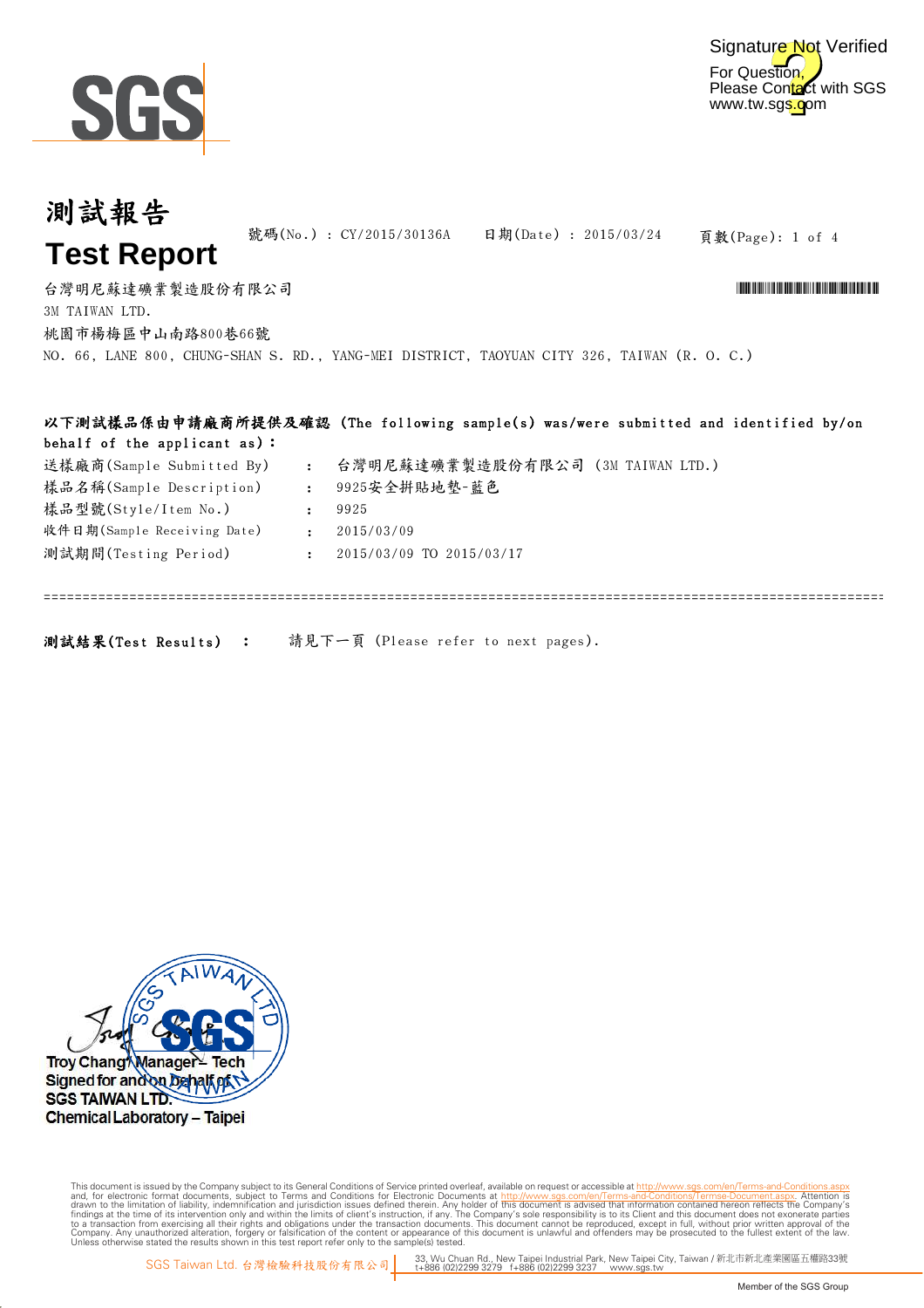

# 測試報告 **Test Report**

號碼(No.): CY/2015/30136A 日期(Date): 2015/03/24

頁數(Page): 2 of 4

台灣明尼蘇達礦業製造股份有限公司 \*CY/2015 \*CY/2015 \*CY/2015 \*CY/2015 \*CY/2015 \*CY/2015/2015/1915/1915/1915/1915/1915 3M TAIWAN LTD. 桃園市楊梅區中山南路800巷66號 NO. 66, LANE 800, CHUNG-SHAN S. RD., YANG-MEI DISTRICT, TAOYUAN CITY 326, TAIWAN (R. O. C.)

#### 測試結果(Test Results)

: 藍色片狀 (BLUE SHEET) 測試部位(PART NAME)No.1

| 測試項目<br>(Test Items)                                     | 單位<br>$(\text{Unit})$ | 測試方法<br>(Method)                                    | 方法偵測<br>極限値<br>(MDL) | 結果<br>(Result)<br>No.1 |
|----------------------------------------------------------|-----------------------|-----------------------------------------------------|----------------------|------------------------|
| 溶出锑 / Soluble Antimony (Sb)                              | mg/kg                 |                                                     | 5                    | n.d.                   |
| 溶出砷 / Soluble Arsenic (As)                               | mg/kg                 |                                                     | 2.5                  | n.d.                   |
| 溶出鋇 / Soluble Barium (Ba)                                | mg/kg                 | 參考CNS 15493, 以感應耦合電漿原子發射                            | 10                   | n.d.                   |
| 溶出编 / Soluble Cadmium (Cd)                               | mg/kg                 | 光譜儀分析. / With reference to CNS                      | 5                    | n.d.                   |
| 溶出鉻 / Soluble Chromium (Cr)                              | mg/kg                 | 15493, analysis was performed by ICP-               | 5                    | n.d.                   |
| 溶出鉛 / Soluble Lead (Pb)                                  | mg/kg                 | AES.                                                | 5                    | n.d.                   |
| 溶出汞 / Soluble Mercury (Hg)                               | mg/kg                 |                                                     | 5                    | n.d.                   |
| 溶出硒 / Soluble Selenium (Se)                              | mg/kg                 |                                                     | 5                    | n.d.                   |
| 鄰苯二甲酸二丁酯 / DBP (Dibuty1<br>phthalate) (CAS No.: 84-74-2) | %                     |                                                     | 0.003                | n.d.                   |
| 鄰苯二甲酸二異壬酯 / DINP (Di-                                    | %                     |                                                     | 0.01                 | n.d.                   |
| isononyl phthalate) (CAS No.: 28553-                     |                       |                                                     |                      |                        |
| $12-0$ ; 68515-48-0)                                     |                       |                                                     |                      |                        |
| 鄰苯二甲酸二 (2-乙基己基)酯 / DEHP                                  | %                     |                                                     | 0.003                | n.d.                   |
| (Di- (2-ethylhexyl) phthalate) (CAS                      |                       |                                                     |                      |                        |
| $No.: 117-81-7)$                                         |                       |                                                     |                      |                        |
| 鄰苯二甲酸二異癸酯 / DIDP (Di-                                    | %                     | 參考CNS 15138-1方法, 以氣相層析/質譜                           | 0.01                 | n.d.                   |
| isodecyl phthalate) (CAS No.: 26761-                     |                       | 儀檢測之. / With reference to CNS                       |                      |                        |
| $40-0$ ; 68515-49-1)                                     |                       | 15138-1 method. Analysis was<br>performed by GC/MS. |                      |                        |
| 鄰苯二甲酸丁苯甲酯 / BBP (Butyl                                   | %                     |                                                     | 0.003                | n.d.                   |
| Benzyl phthalate) (CAS No.: 85-68-7)                     |                       |                                                     |                      |                        |
| 鄰苯二甲酸二正辛酯 / DNOP (Di-n-                                  | %                     |                                                     | 0.003                | n.d.                   |
| octyl phthalate) (CAS No.: 117-84-0)                     |                       |                                                     |                      |                        |
| 鄰苯二甲酸二甲酯 / DMP (Di-methyl                                | $\%$                  |                                                     | 0.003                | n.d.                   |
| phathalate) (CAS No.: 131-11-3)                          |                       |                                                     |                      |                        |
| 鄰苯二甲酸二乙酯 / DEP (Di-ethyl                                 | $\%$                  |                                                     | 0.003                | n.d.                   |
| phthalate) (CAS No.: 84-66-2)                            |                       |                                                     |                      |                        |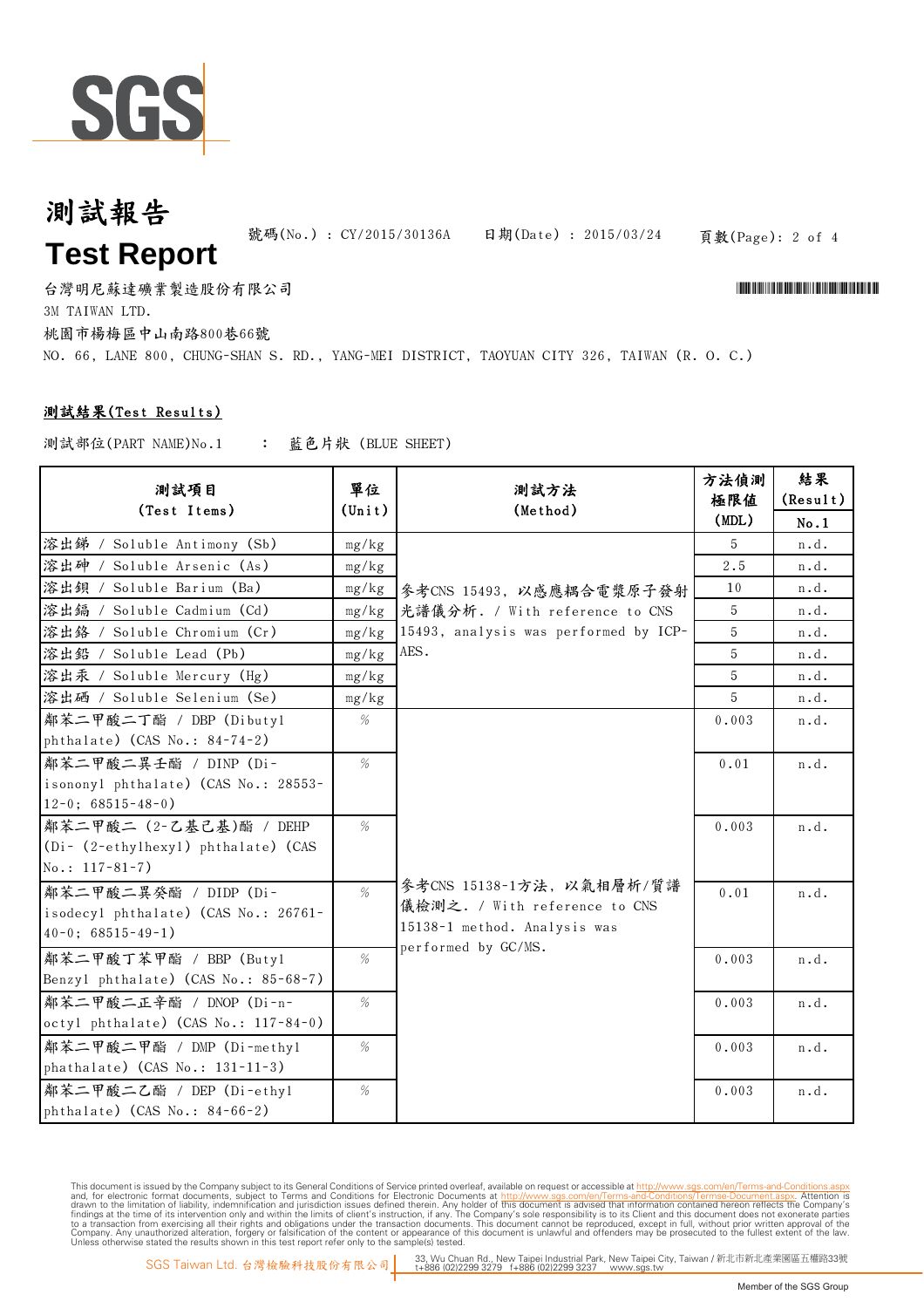

# 測試報告 **Test Report**

號碼(No.) : CY/2015/30136A 日期(Date) : 2015/03/24

#### 頁數(Page): 3 of 4

台灣明尼蘇達礦業製造股份有限公司 \*CY/2015 \*CY/2015 \*CY/2015 \*CY/2015 \*CY/2015 \*CY/2015/2015/1915/1915/1915/1915/1915

3M TAIWAN LTD.

桃園市楊梅區中山南路800巷66號

NO. 66, LANE 800, CHUNG-SHAN S. RD., YANG-MEI DISTRICT, TAOYUAN CITY 326, TAIWAN (R. O. C.)

| 測試項目<br>(Test Items)                         | 單位<br>$(\text{Unit})$ | 測試方法<br>(Method)                                                                                                                      | 方法偵測<br>極限値<br>(MDL) | 結果<br>(Result)<br>No.1 |
|----------------------------------------------|-----------------------|---------------------------------------------------------------------------------------------------------------------------------------|----------------------|------------------------|
| 雙酚 A / Bisphenol A (CAS No.: 80-<br>$05 - 7$ |                       | mg/kg   參考RSTS-HL-229-1方法, 以超高效能液相<br>層析串聯質譜儀檢測. / With reference<br>to RSTS-HL-229-1 method. Analysis was<br>performed by UPLC-MSMS. |                      | n.d.                   |

#### 備註(Note):

- 1. mg/kg = ppm;0.1wt% = 1000ppm
- 2. n.d. = Not Detected (未檢出)
- 3. MDL = Method Detection Limit (方法偵測極限值)